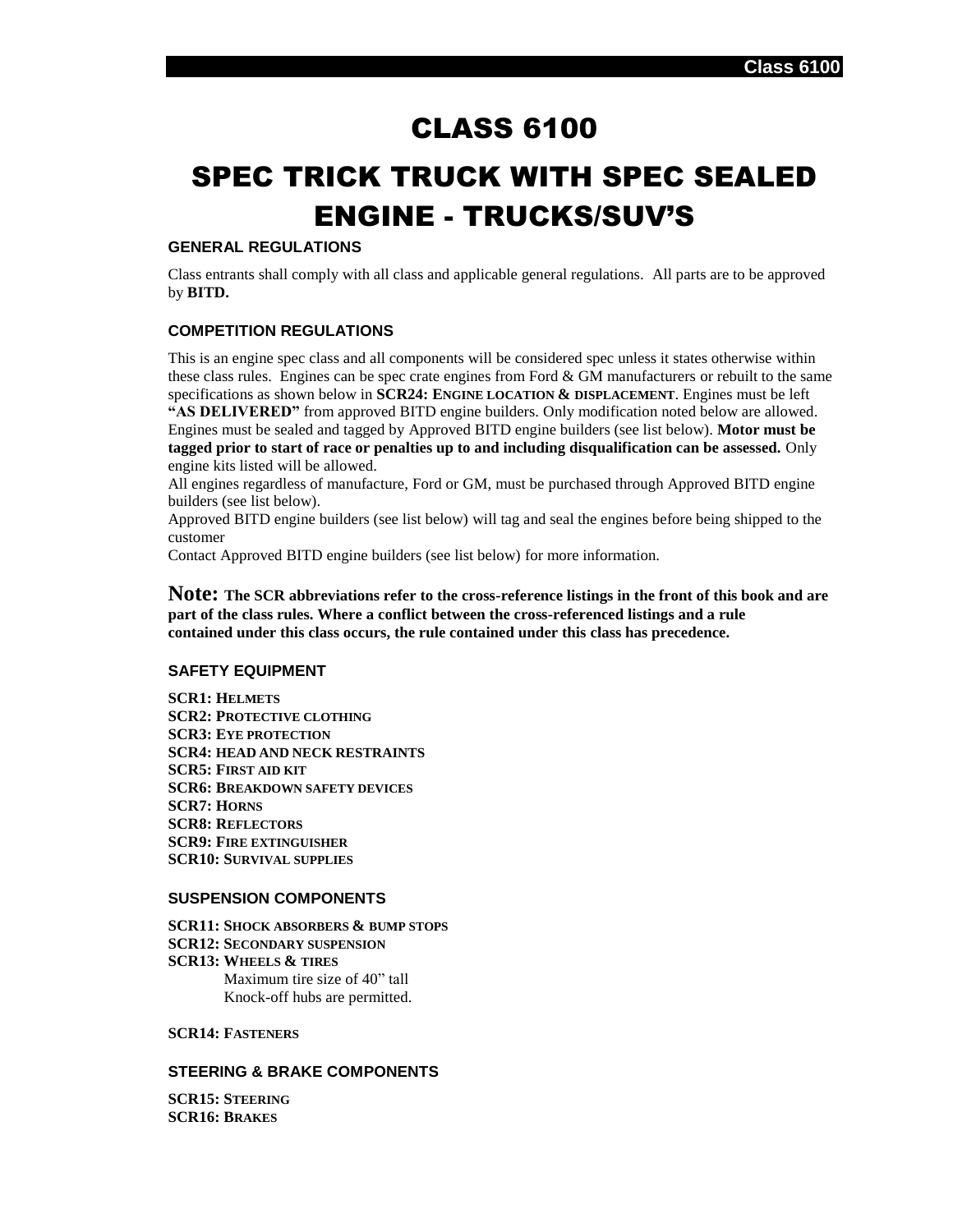#### **ELECTRICAL SYSTEM**

**SCR17: IGNITION -** Control Packs must have easy access for removal and visual inspection. **SCR18: BATTERIES SCR19: LIGHTS SCR20: STARTER**

#### **FUEL SYSTEM**

**SCR21: FUEL SCR22: FUEL TANKS** Safety fuel cells are required.

**SCR23: FUEL FILLER, VENTS & CAPS**

#### **ENGINE TRANSMISSION & DRIVELINES**

#### **SCR24: ENGINE LOCATION & DISPLACEMENT**

Engine is limited to a sealed 8 cylinder. Only those engines listed here are permitted. See below list. All engines must be purchased through Approved BITD engine builders (see list below). **NOTE: Starting January 2020 we will only accept the Cup style tags from** Approved BITD engine builders (see list below)**. NO Cable tags will be allowed.**

#### **List of approved engine builders/sealers**

- Turn Key Engine Supply (760) 966-2663
- Jeff Ginter Racing Engines (562) 972-9763
- Moruzzi Race Motors (909) 754-4941
- Dougan's Racing Engines (951) 681-1961
- Danzio Performance Engineering (951) 245-2537
- Wiks Racing Engines (702) 837-2522
- Herbert Performance Company (775) 324-0222
- Redline Racing Engines (714) 777-5758
- A) Engines may be mounted in the front or middle of the vehicle. All vehicles must have a live/solid rear axle.

# **B) \*\* MUST MAKE VEHICLE ACCESSIBLE FOR REMOVAL OF VALVE COVER, ACCESS TO THROTTLE BODY, ACCESS TO ECU AND OBD PORTS FOR TECH-INSPECTION.**

- C) **BITD** Approved Engine Types
	- 1. Ford 5.0L V8 engine kit part number **M-6007-M50C** with wire loom and control pack part number **M-6017-M50B**
	- 2. General Motors LS3 (430HP) V8 engine kit part number **19370416** with wire loom and control pack part number **19258270 - Upgrade option:** GM Cam Shaft part number **88958770** that comes in the GM LS3 (525HP) motor. Approved BITD engine builders (see list below) will be the only engine builder allowed to perform this upgrade
	- 3. Ford 3.5 twin turbo Ecoboost engine
	- 4. Ford 351 V8 Engine Kit Part Number **M-6007-S374W.**
	- 5. Ford Boss (535 HP) Part number **M-6007-Z2427FFT**
	- 6. GM LS3 (525 HP) Part number **19370413** with GM Control Pack Part number **19354332**
	- 7. GM LT1 Part number **19416592** with LT1 Control Pack Part number **19417227**. Can use intake manifold part # 12697714.
	- 8. Billet Fuel rails allowed.
	- 9. Water pumps are open, must be mechanical factory concept, no electric pumps allowed.
	- 10. Exhaust manifolds are open to install aftermarket exhaust.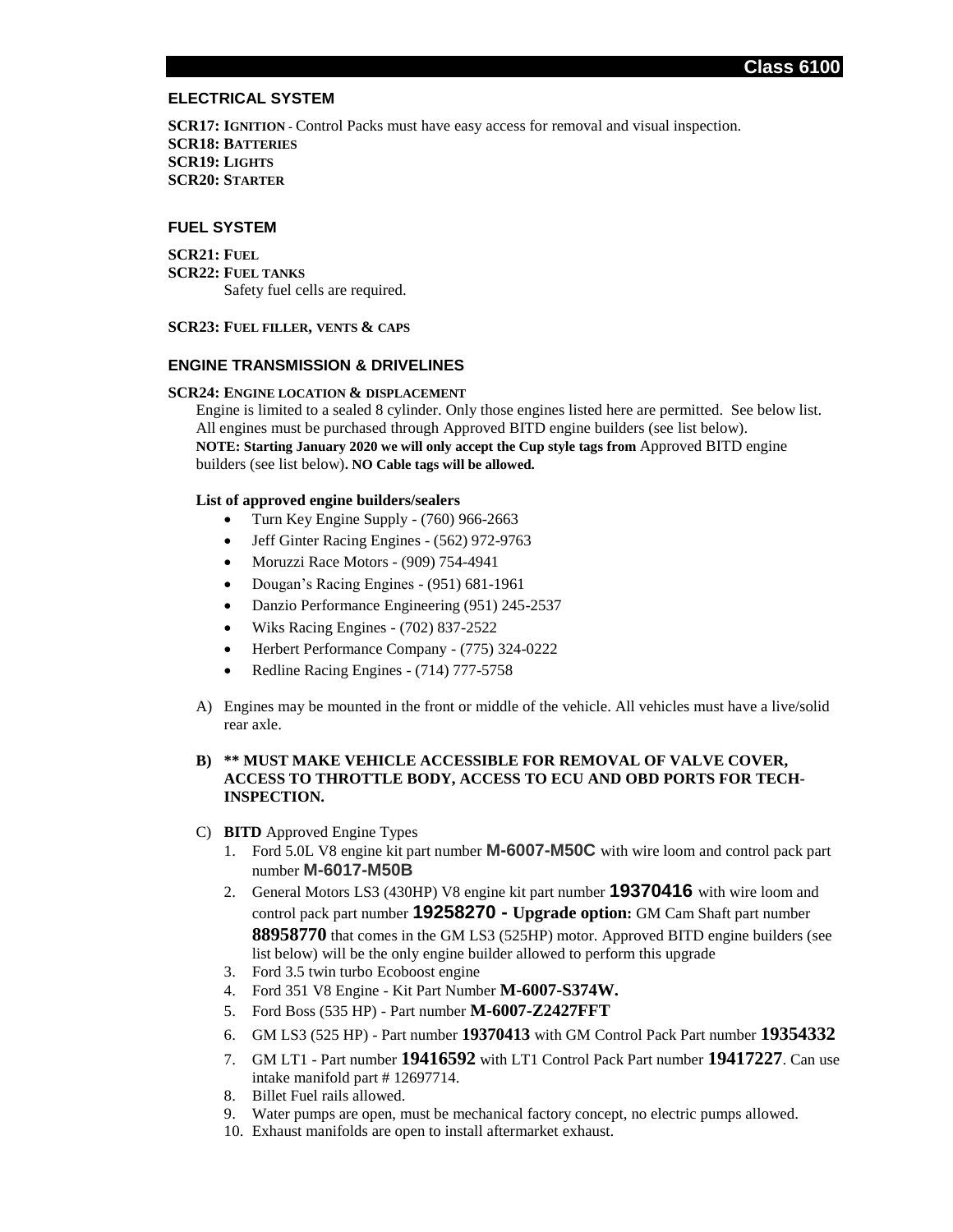11. All Ford Motors are allowed to use either of these two carburetors – 650 CFM Holley part# **80541-1** or 750 CFM Holley part#**80528-1**

All engines regardless of manufacture must be purchased thru Approved BITD engine builders (see list below), i.e., Ford, GM, etc.… Approved BITD engine builders (see list below) will tag and seal the engines before being shipped to the customer.

Beginning March 1, 2022 Class 6100 vehicles will be required to have an engine sealed and tagged by one of the Approved BITD engine builders (see list below) to participate.

#### **SPECIAL NOTE: Spec Engine control module programming open.**

Engines must be tagged and sealed by Approved BITD engine builders (see list below) (see list below). All parts included in the create engine kit will be considered part of the engine including, intake, injectors, valve covers and oil pan, unless otherwise noted.

LS engines must use factory GM LS style wet sump oil pan, no aftermarket pans are permitted. **GM** pans may be modified to fit chassis and add volume. Pans must be inspected and installed by Approved BITD engine builders when engine is sealed.

**Ford**: No Dry Sump oil systems allowed. All Ford engines must use wet sump stock oil pan as delivered in the engine kit from the manufacturer. Ford pans may be modified to fit chasses, modified pans must use stock baffling and no increase in volume is permitted. Pans must be inspected and installed by Approved BITD engine builders when engine is sealed.

**GM:** No Dry Sump oil systems allowed. All GM engines will be open to any GM wet sump oil pan but must be approved and installed by Approved BITD engine builders.

No external oil pumps allowed

You may install an external oil cooler and external oil filter but must be done without modification to the engine block or oil system in any way. Oil filter adapters are permitted.

3-Quart oil accumulator is allowed.

**GM Engine Only**: A race quality harness is an option to use with the required GM Factory ECU. Also, Engine can have a replacement high volume wet sump oil pump an aftermarket harmonic balancer and timing chain guide. All must be installed by Approved BITD engine builders (see list below) before sealing of engine.

#### **SCR25: ENGINE REPLACEMENT or REBUILD – Beginning March 1, 2022, BITD will allow new crate motor package, or a rebuilt motor (same engine rules at crate apply) by Approved BITD engine builders (see attached list). All parts must be factory spec part number as per approved crate engine stated above, GM, Ford or other TBD.**

Engine rebuilds are allowed under the following regulations:

- 1. All parts must remain factory spec, per crate engine part number unless otherwise stated below.
- 2. An engine can ONLY be supplied new or rebuilt by an approved BITD Engine Builders (see attached list), if you have any questions, call BITD for approval.
- 3. All engines must have the following:
	- a. Cup Tags only Must have Engine Builder/Sealer Identification and Serial Number on tag.
	- b. Builder must have available upon request by BITD, a "log or spec sheet" of all engines (new of rebuilt) prior to Technical Inspection for use at a BITD race.
- 4. All replacement parts must be Factory GM part # as the stock part it is replacing and installed as purchased from the manufacture with exception of:
	- a. Aftermarket piston set must be same configuration and design as factory piston set.
	- b. Ring set rings must be of convention style factory ring set, no gapless rings, no gas ported rings. The use of "tool steel top ring" is permitted. All rings and pistons must use factory ring package which is 1.5 top and 1.5 second x 2.5 - 3 oil rings.
	- c. Head gaskets the use of ANY head gasket is permitted so that a 10.7:1 compression ratio will be achieved.
	- d. Oil pump see notes above in SCR 24
	- e. Timing Chain must retain factory stock GM single roller. No adjustable timing set allowed.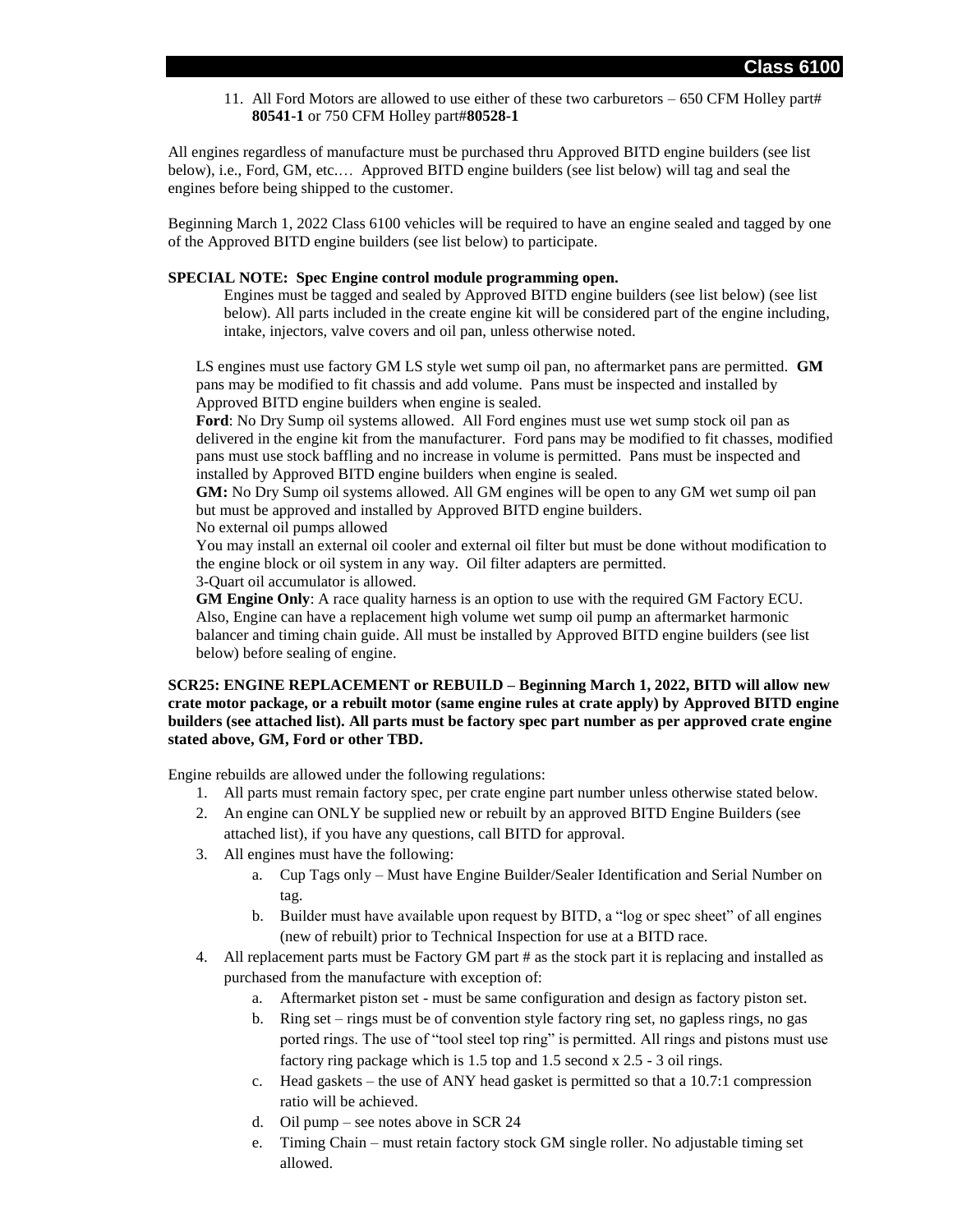- f. Timing chain guide #12588670 allowed as replacement.
- g. Camshaft part number GM #88958770 only, CAN NOT BE MODIFIED
- h. Lifters Must be original GM #12649190
- i. Crank and Rod Bearings Stock, Clevite 77 or any style Babbit bearings allowed.
- j. Valve Seals Must be original GM (top hat style only)
- k. Valve Springs Must be original GM #12713265
- l. Push Rods Open as long as  $5/16^{th}$  (five sixteenths) diameter and maintain a MAXIMUM WALL THICKNESS OF 0.080
- m. Injectors must be factory original GM LS3 42CC only, NO MODIFICATIONS ALLOWED.
- n. Engine Block can be reconditioned with a maximum of a 4.070 bore.
- o. Crankshaft may be turned to 0.010 under, and NO OFF-SET GRINDING.
- p. Minimal machining of heads and surfacing of block is allowed as long as stock compression ratio of 10.7:1 is maintained with head gaskets or machined piston dish.
- q. None of the following will be allowed: Porting, Port-matching, Polishing, Deburring, offset crankshaft grinding, valve seat grinding or Machining of any kind (except stated above) are strictly prohibited.
- r. None of the following will be allowed: coatings, heat treating, cryogenic treating of any engine components with exception of aftermarket pistons
- 5. BITD reserves the right to have an engine pulled for disassembly and inspection, based on a BITD discretion or a competitor's protest.
- 6. Any racer who is found to have an engine not meeting the approved BITD rules, will:
	- a. Disqualification of the race entered.
	- b. All points accumulated in this class for the current season will be forfeited.
	- c. Driver of record will receive a 1 (one) race ban.
	- d. 1 year
	- e. Driver of Record will be required to pay a \$5,000.00 fine/penalty before entering another BITD event.
- 7. Any engine builder found to have provided an engine not meeting the approved BITD rules, will:
	- a. Receive a 1 (one) year ban from tagging all engines with BITD.
	- b. All other engines tagged by said company, will have to be re-inspected and tagged by other Approve BITD Engine builder (see attached list) at the cost of the penalized engine builder.
	- c. Fined \$25,000.00 fee before being allowed to tag at the end of the ban period.

#### **no engine rebuilds are allowed. If engine fails a new engine must be purchased thru Approved BITD engine builders (see list below). See SCR24:**

#### **SCR26: TRANSMISSION**

All vehicles must use a Turbo 400 automatic transmission only. This will be the only transmission type allowed.

All transmissions must have 3 forward gears and a working reverse.

#### **DIFFERENTIAL**

Rear axle assembly must use a light automotive type straight axle housing with standard Ford 9" removal type ring & pinion third member. Standard type bearings, drive plate, floating Hub is to be used. Ring and pinion size, ratio open. Must be approved by

#### **BITD.**

No overdrive units allowed. \*\*\* **ONLY SINGLE RATIO UNDERDRIVE ALLOWED.**

#### **SCR26.5: 2-WHEEL DRIVE ONLY**

**(1) One Exception only –** Race Vehicle #6130 will be grandfathered into rules, but race vehicle #6130 must comply with the following specifications:

1. Transfer Case must be a one-to-one ratio in high range only. Transfer case must be tagged,

sealed and approved by BITD Chief Car/Truck Technical Inspector. 2. Transfer case must have lockout installed for low range.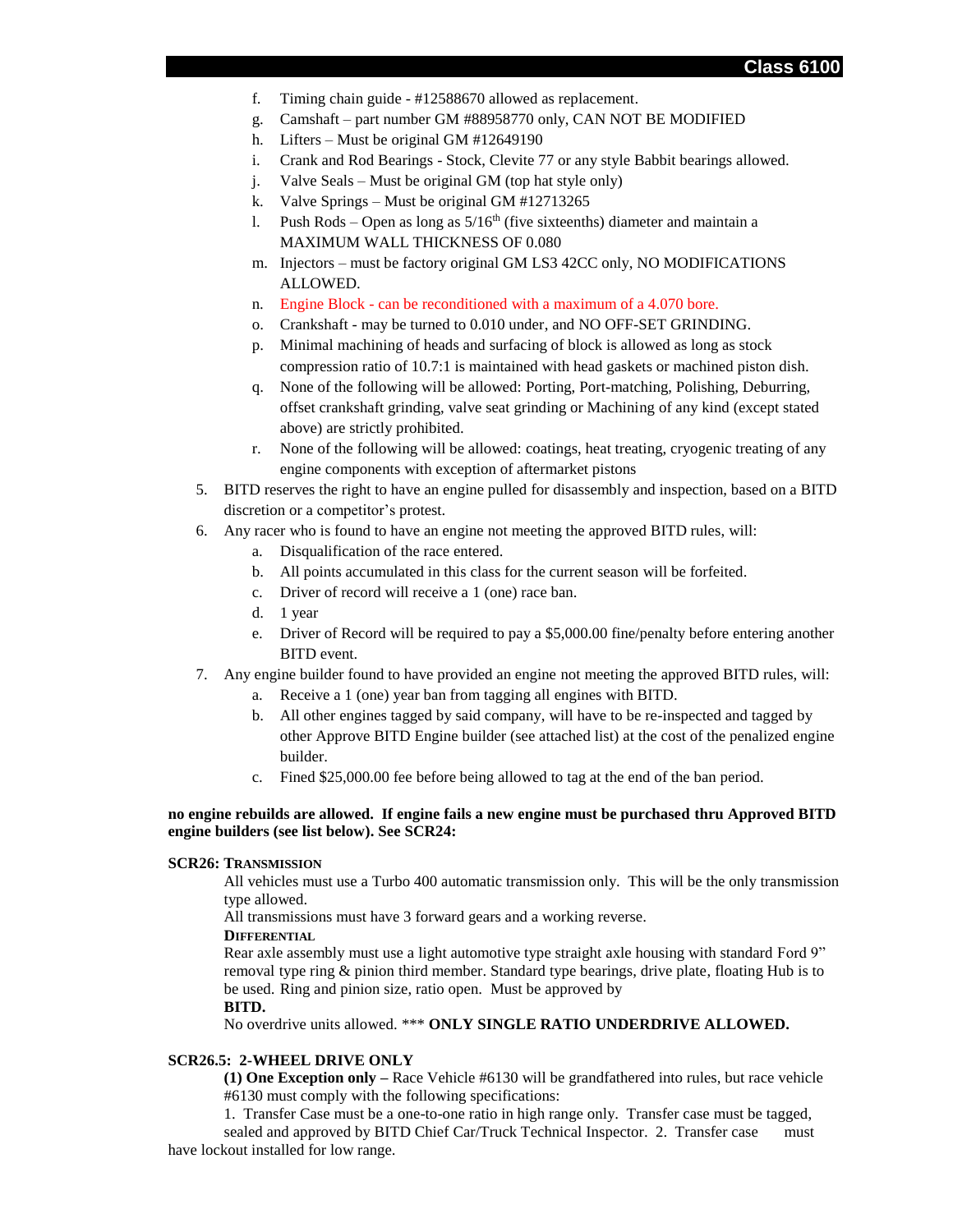**Class 6100**

#### **SCR27: THROTTLES**

Fly by wire throttle pedal assemblies must be used if the engine kit is delivered from the manufacturer with electronic throttle pedal configuration.

- **SCR28: EXHAUST**
- **SCR29: DRIVESHAFTS**
- **SCR30: FLYWHEEL SHIELDS**
- **SCR31: FLUID COOLERS**
- **SCR32: AUXILIARY EQUIPMENT**

#### **SCR33: SUPERCHARGERS & TURBOCHARGERS**

No Superchargers or Turbochargers permitted in this class No forced induction system of any kind

#### **VEHICLE SAFETY EQUIPMENT**

- **SCR34: ROLLCAGES**
- **SCR35: SAFETY HARNESS**
- **SCR36: SAFETY NETS**
- **SCR37: SEATING**

Minimum of two (2) and Maximum of three (3) seats may be used but must meet with **BITD APPROVAL.**

#### **GENERAL VEHICLE COMPONENTS**

- **SCR38: DRIVER'S COMPARTMENT**
- **SCR39: DOORS & LATCHES**
- **SCR40: FIREWALLS**
- **SCR41: BALLAST**
- **SCR42: WEIGHT:** No Weight Limit
- **SCR43: FLOORBOARDS**
- **SCR44: BUMPERS**
- **SCR45: MIRRORS**
- **SCR46: SKID PLATES**
- **SCR47: STORAGE**
- **SCR48: FENDERS**

Vehicle must have fenders. No open wheeled vehicles permitted.

#### **SCR49: CHASSIS & BODY**

#### **CHASSIS**

Wheelbase and overall width are open. (Track Width Open)

All vehicles must be configured like a **TRUCK** or **SUV**.

All must use an automotive type straight axle housing and third member with either 3 or 4 link rear suspension configurations.

## **BODY**

Body must resemble a truck *or SUV* and must have emblem of manufacture of type of truck (ie. Ford Oval or Chevy bowtie) Overall **width and length is unlimited.**

- **SCR50: HOSES**
- **SCR51: IDENTIFICATION MARKERS**
	- **BITD** will assign vehicle numbers.
- **SCR52: ADVERTISING ON VEHICLES**
- **SCR53: WORKMANSHIP**
- **SCR54: RADIO EQUIPMENT**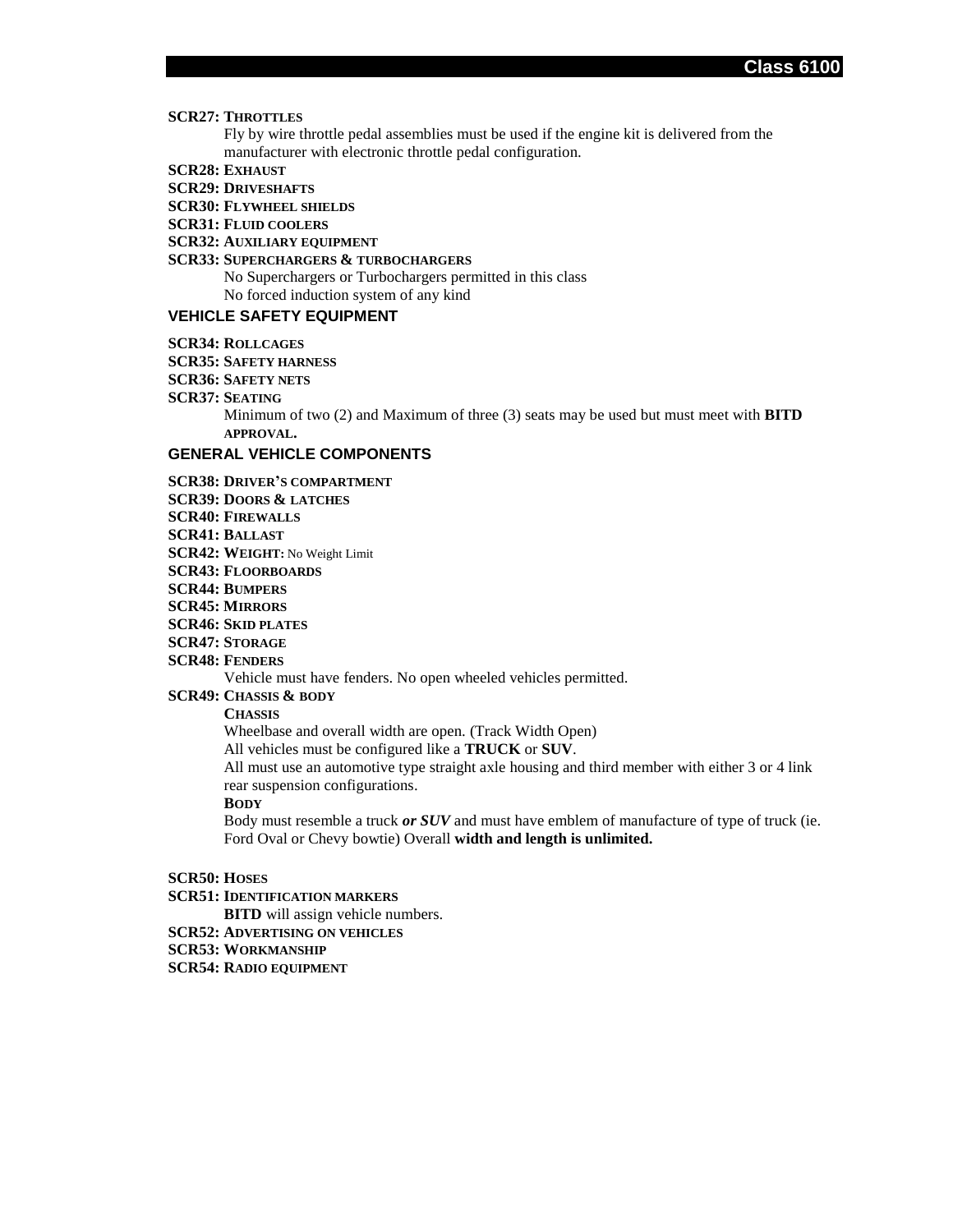# CLASS 6200 OPEN-WHEELED VEHICLES UNLIMITED SINGLE & TWO-SEAT VEHICLES SPEC ENGINE ONLY

# **GENERAL REGULATIONS**

Class entrants shall comply with all class and applicable general regulations.

#### **COMPETITION REGULATIONS**

This is an open class and all components will be considered open unless it states otherwise within these class rules. **ONE OR TWO SEAT OPEN WHEELED CARS, NO FENDERS, SPEC ENGINE ONLY**

- **NOTE: Independent Rear Suspension Only (No solid rear axle allowed)**
- **Note: The SCR abbreviations refer to the cross-reference listings in the front of this book and are part of the class rules. Where a conflict between the cross-referenced listings and a rule contained under this class occurs, the rule contained under this class has precedence.**

## **SAFETY EQUIPMENT**

- **SCR1: HELMETS**
- **SCR2: PROTECTIVE CLOTHING**
- **SCR3: EYE PROTECTION**
- **SCR4: HEAD AND NECK RESTRAINTS**
- **SCR5: FIRST AID KIT**
- **SCR6: BREAKDOWN SAFETY DEVICES**
- **SCR7: HORNS**
- **SCR8: REFLECTORS**
- **SCR9: FIRE EXTINGUISHER**
- **SCR10: SURVIVAL SUPPLIES**

**SUSPENSION** - **Independent Rear Suspension Only (No solid rear axle allowed)**

## **STEERING & BRAKE COMPONENTS**

**SCR16: BRAKES**

Steering or turning brakes are permitted.

#### **ELECTRICAL SYSTEM - OPEN**

#### **TIRES – MAXIMUM TIRE SIZE 37" TALL**

#### **FUEL SYSTEM**

**SCR22: FUEL TANKS** Safety fuel cells are required.

#### **SCR23: FUEL FILLER, VENTS & CAPS**

# **TRANSMISSION** – OPEN **ENGINE & DRIVELINES**

#### **SCR24: ENGINE LOCATION & DISPLACEMENT**

This is an engine spec class and all components will be considered spec unless it states otherwise within these class rules. Engines will be spec crate engines from Ford & GM manufacturers. Engines must be sealed and tagged by Approved BITD engine builders (see list below). **Motor must be tagged prior to**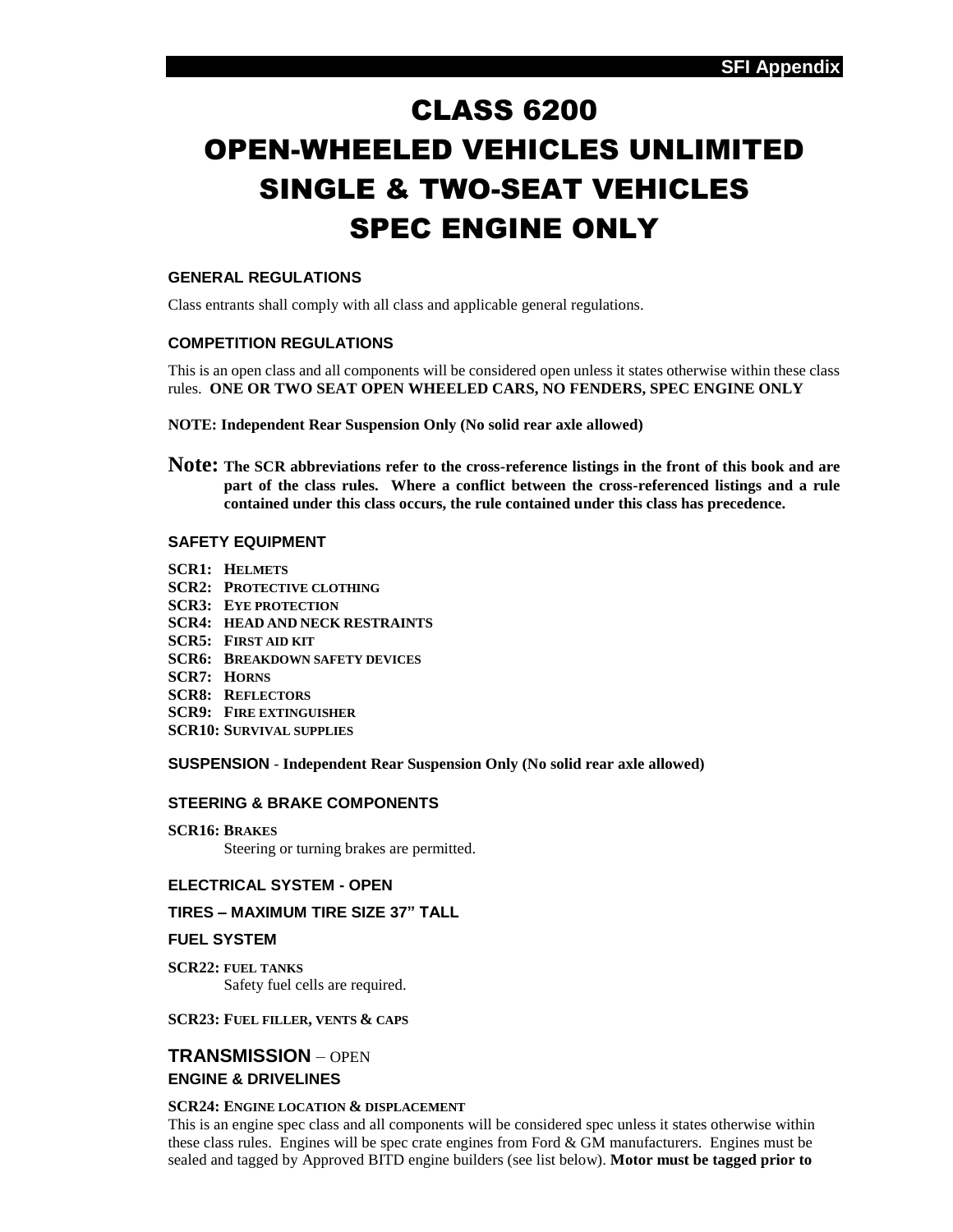**start of race or penalties up to and including disqualification can be assessed.** Only engine kits listed will be allowed.

All engines regardless of manufacture, Ford or GM, must be purchased through Approved BITD engine builders (see list below).

Approved BITD engine builders (see list below) will tag and seal the engines before being shipped to the customer

Contact Approved BITD engine builders (see list below) for more information.

Contact Approved BITD engine builders (see list below) at [www.turnkeyenginesupply.com](http://www.turnkeyenginesupply.com/)

3915 Oceanic Drive, Oceanside, CA, 92056, 760-966-2663

Only those engines listed here are permitted. See below list.

- 1. Ford 5.0L V8 engine kit part number **M-6007-M50S**  must be purchased through Approved BITD engine builders (see list below)
- 2. General Motors LS3 (430HP) V8 engine kit part number **19370416** (Rev 5/19/14) must be purchased through Approved BITD engine builders (see list below).
- 3. Ford 3.5 twin turbo EcoBoost (Turbocharged) engine must be purchased through Approved BITD engine builders (see list below).
- 4. Ford 2.0L EcoBoost (Turbocharged) I-4 engine kit part number M-6007-20T electronics open
- 5. Ford 2.3L EcoBoost (Turbocharged) I-4 engine kit part number electronics open
- 6. Ford 3.5 twin turbo EcoBoost (Turbocharged) engine must be purchased through Approved BITD engine builders (see list below).
- 7. Billet Fuel rails allowed.
- 8. Water pumps are open, must be mechanical factory concept, no electric pumps allowed.

All engines regardless of manufacture must be purchased thru Approved BITD engine builders (see list below), i.e. Ford, GM, etc. Approved BITD engine builders (see list below) will tag and seal the engines before being shipped to the customer.

Contact Approved BITD engine builders (see list below) at [www.turnkeyenginesupply.com](http://www.turnkeyenginesupply.com/) – 3915 Oceanic Drive, Oceanside, CA, 92056, 760-966-2663.

#### **SPECIAL NOTE: Spec Engine control module programming open.**

Engines must be tagged and sealed by Approved BITD engine builders (see list below) who is approved by **BITD**. Only Approved BITD engine builders (see list below) may be used for engine tagging. All parts that come in the engine kit will be considered part of the engine including Intake – upper and lower, valve covers, Oil Pan.

LS engines may use factory GM LS style wet sump oil pan, or aftermarket external dry sump oiling system. GM pans may be modified to fit chassis. Pans must be inspected and installed by Turnkey when engine is sealed.

GM: Water pump Open to aftermarket mechanical pump, no electric pumps allowed

You may install an external oil cooler and external oil filter but must be done without modification to the engine block or oil system in any way. Oil filter adapters are permitted.

3-Quart oil accumulator is allowed.

GM Engine Only: Engine can have a replacement high volume wet sump oil pump, timing chain guide may be replaced with upgraded GM chain guide and aftermarket harmonic balancer and aftermarket mechanical throttle limited to 92mm.

All must be installed by Approved BITD engine builders (see list below) before sealing of engine.

#### **SCR25: ENGINE REPLACEMENT**

No engine rebuilds are allowed. If engine fails a new engine must be purchased and tagged and sealed by Approved BITD engine builders (see list below).

**SCR27: THROTTLES SCR28: EXHAUST SCR29: DRIVESHAFTS SCR30: FLYWHEEL SHIELDS SCR31: FLUID COOLERS SCR32: AUXILIARY EQUIPMENT**